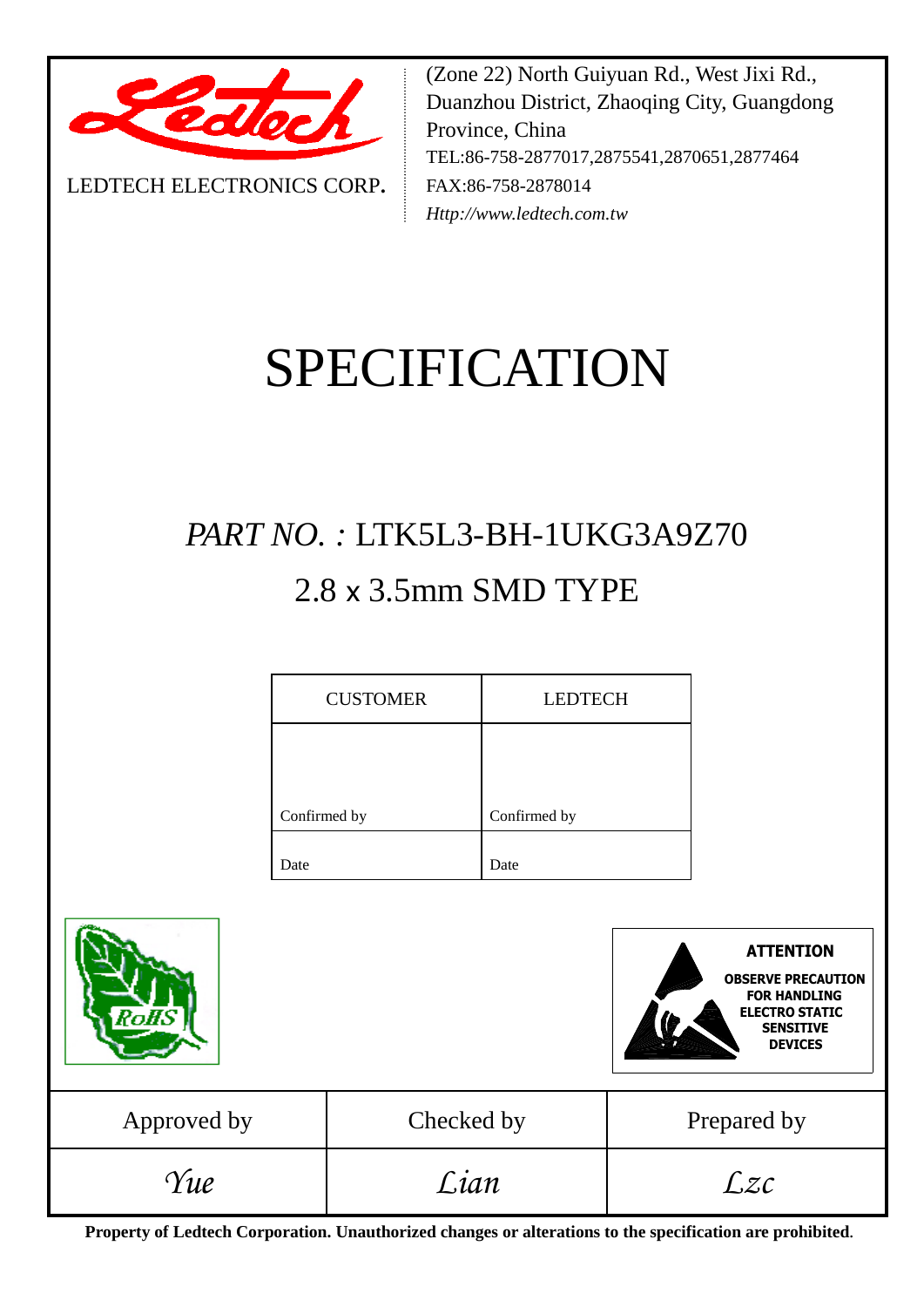

2.08 0.86

## **Package Dimensions**



#### **Notes:**

- 1. All dimensions are in mm.
- 2.The specifications, characteristics and technical data described in the datasheet are subject to change without notice.
- 3. Tolerance is ±0.25mm unless otherwise noted.

## **Description**

|                      | LED Chip       |                       |                |
|----------------------|----------------|-----------------------|----------------|
| Part No.             | Material       | <b>Emitting Color</b> | Lens Color     |
| LTK5L3-BH-1UKG3A9Z70 | InGaN/Sapphire | White                 | Green Diffused |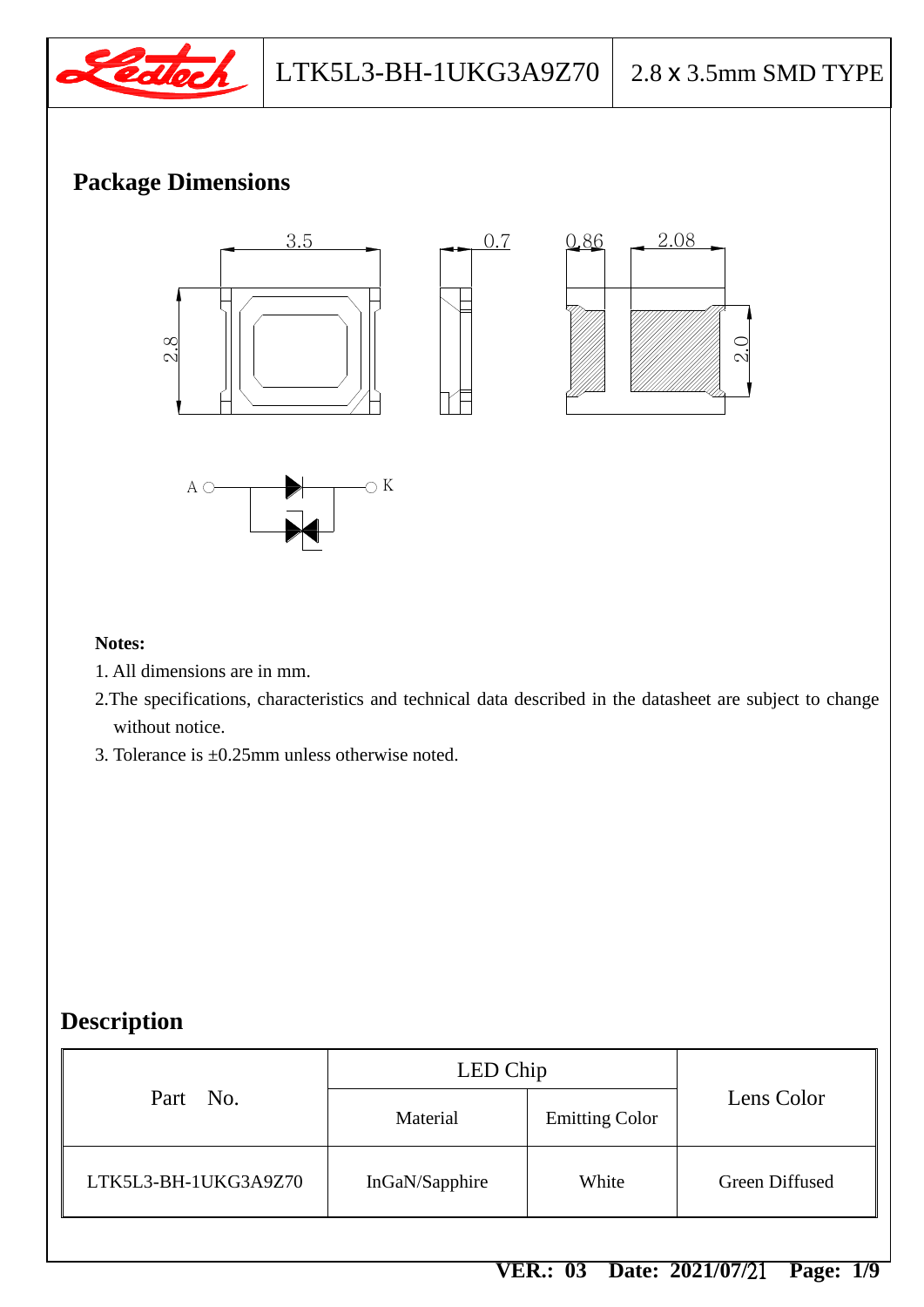

## **Absolute Maximum Ratings at Ta=25** ℃

| Parameter                                       | Symbol         | Rating                                        | Unit         |  |
|-------------------------------------------------|----------------|-----------------------------------------------|--------------|--|
| <b>Power Dissipation</b>                        | P <sub>D</sub> | 297                                           | mW           |  |
| <b>Reverse Voltage</b>                          | <b>VR</b>      | 5                                             | V            |  |
| D.C. Forward Current                            | If             | 90                                            | mA           |  |
| Peak Current(1/10Duty Cycle,0.1ms Pulse Width.) | If $(Peak)$    | 180                                           | mA           |  |
| <b>Operating Temperature Range</b>              | Topr.          | $-40$ to $+85$                                | $^{\circ}$ C |  |
| <b>Storage Temperature Range</b>                | Tstg.          | $-40$ to $+100$                               | $^{\circ}C$  |  |
| <b>Soldering Temperature</b>                    | Tsld.          | Reflow Soldering: $260^{\circ}$ C for 10 sec. |              |  |
|                                                 |                | Hand Soldering: $350^{\circ}$ for 3 sec.      |              |  |
| Electric Static Discharge Threshold (HBM)       | <b>ESD</b>     | 6000                                          |              |  |

## **Electrical and Optical Characteristics:**

| Parameter                                      | Symbol         | Condition  | Min.                     | Typ.  | Max. | Unit                    |
|------------------------------------------------|----------------|------------|--------------------------|-------|------|-------------------------|
| Luminous Flux                                  | $\Phi$ v       | $IF=60mA$  | 11.35                    | 18.6  |      | lm                      |
| <b>Forward Voltage</b>                         | Vf             | $If=60mA$  | 2.8                      |       | 3.3  | $\overline{\mathsf{V}}$ |
| Dominant Wavelength                            | $\lambda$ d    | $If=60mA$  | 470                      |       | 480  | nm                      |
| <b>CIE</b> Chromaticity<br>Coordinates: X Axis | X              | $If=60mA$  | $\blacksquare$           | 0.183 |      |                         |
| <b>CIE</b> Chromaticity<br>Coordinates: Y Axis | Y              | If= $60mA$ | $\blacksquare$           | 0.202 |      |                         |
| <b>Reverse Current</b>                         | Ir             | $Vr=5V$    | $\overline{\phantom{0}}$ |       | 50   | $\mu$ A                 |
| <b>Viewing Angle</b>                           | $2 \theta$ 1/2 | $IF=60mA$  |                          | 120   |      | $\deg$                  |

Notes: 1.Tolerance of Luminous Intensity is ±15%

2.Tolerance of Forward Voltage is ±0.1V

3. Tolerance of Dominant Wavelength is ±1nm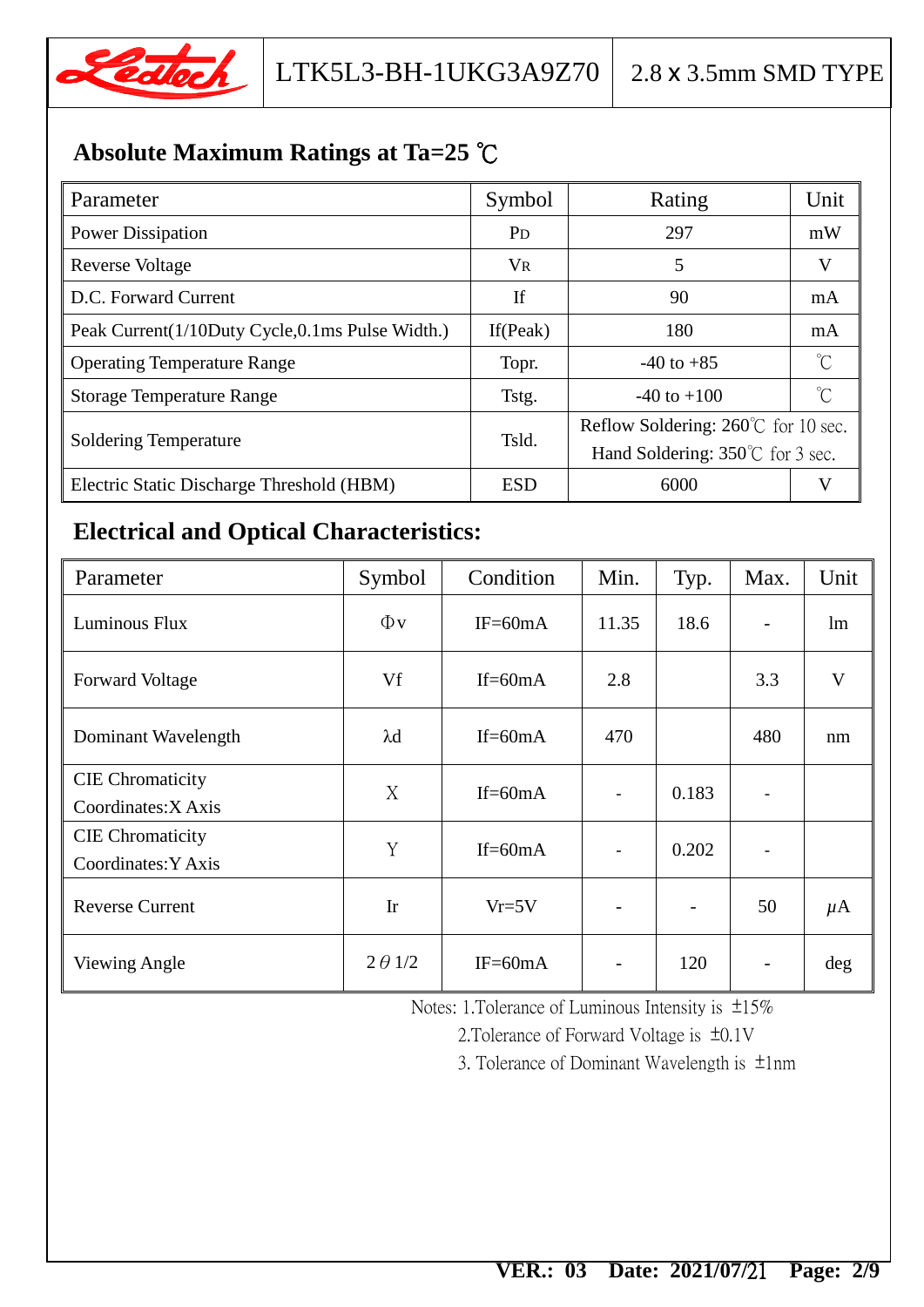

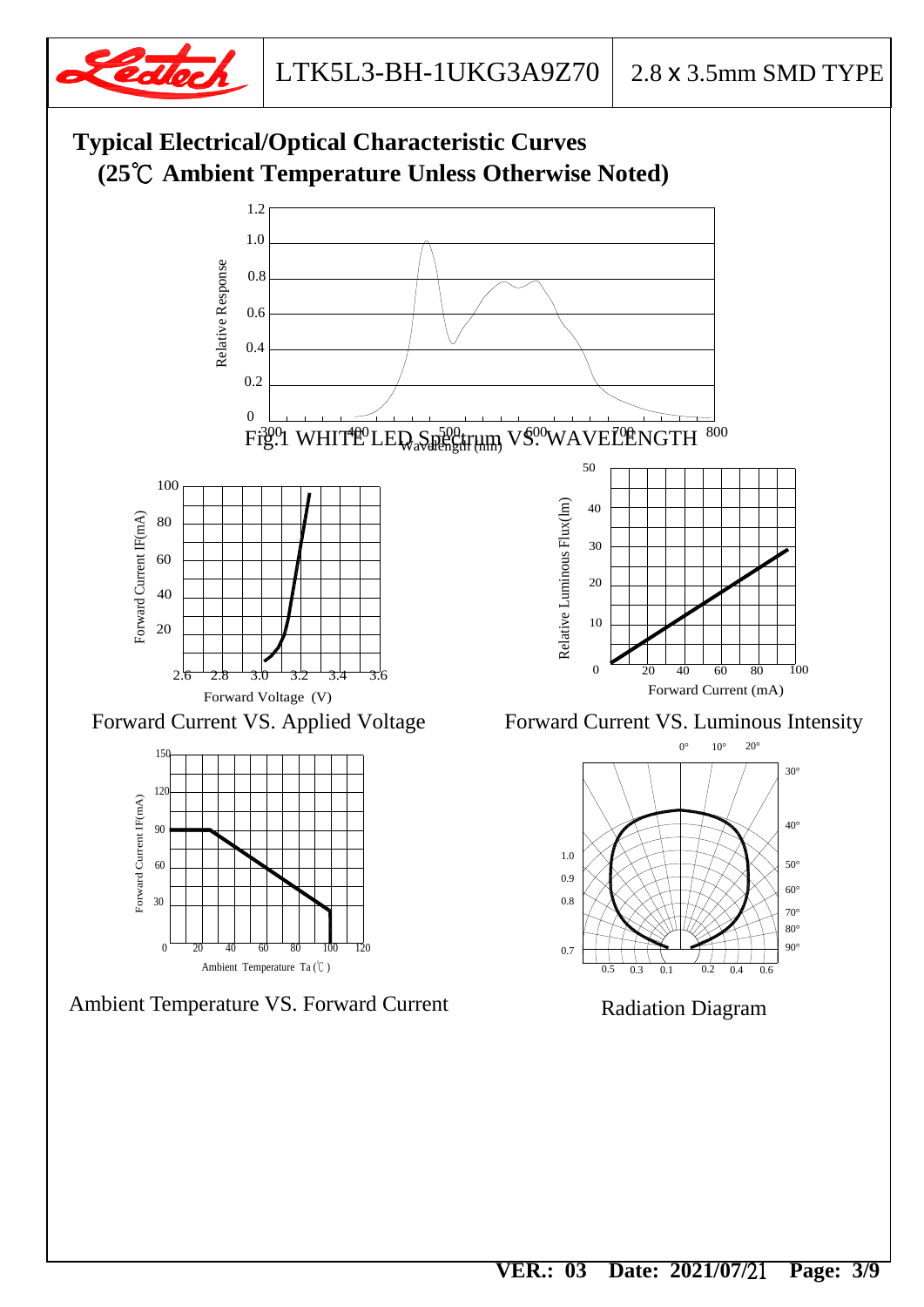![](_page_4_Picture_0.jpeg)

## **Chromaticity Coordinates Specifications for Bin Grading:**

| <b>BiN</b>      | <b>RANK</b> |       |       |       |       |
|-----------------|-------------|-------|-------|-------|-------|
| BW <sub>5</sub> | X           | 0.192 | 0.194 | 0.174 | 0.172 |
|                 | Y           | 0.193 | 0.216 | 0.216 | 0.193 |
| BW <sub>6</sub> | X           | 0.19  | 0.192 | 0.172 | 0.17  |
|                 | Y           | 0.17  | 0.193 | 0.193 | 0.17  |
| BW7             | X           | 0.17  | 0.19  | 0.168 | 0.187 |
|                 | Y           | 0.17  | 0.17  | 0.147 | 0.147 |

Notes:X.Y Tolereance each Bin limit is±0.01.

## **Chromaticity Coordinates & Bin grading diabram:**

![](_page_4_Figure_8.jpeg)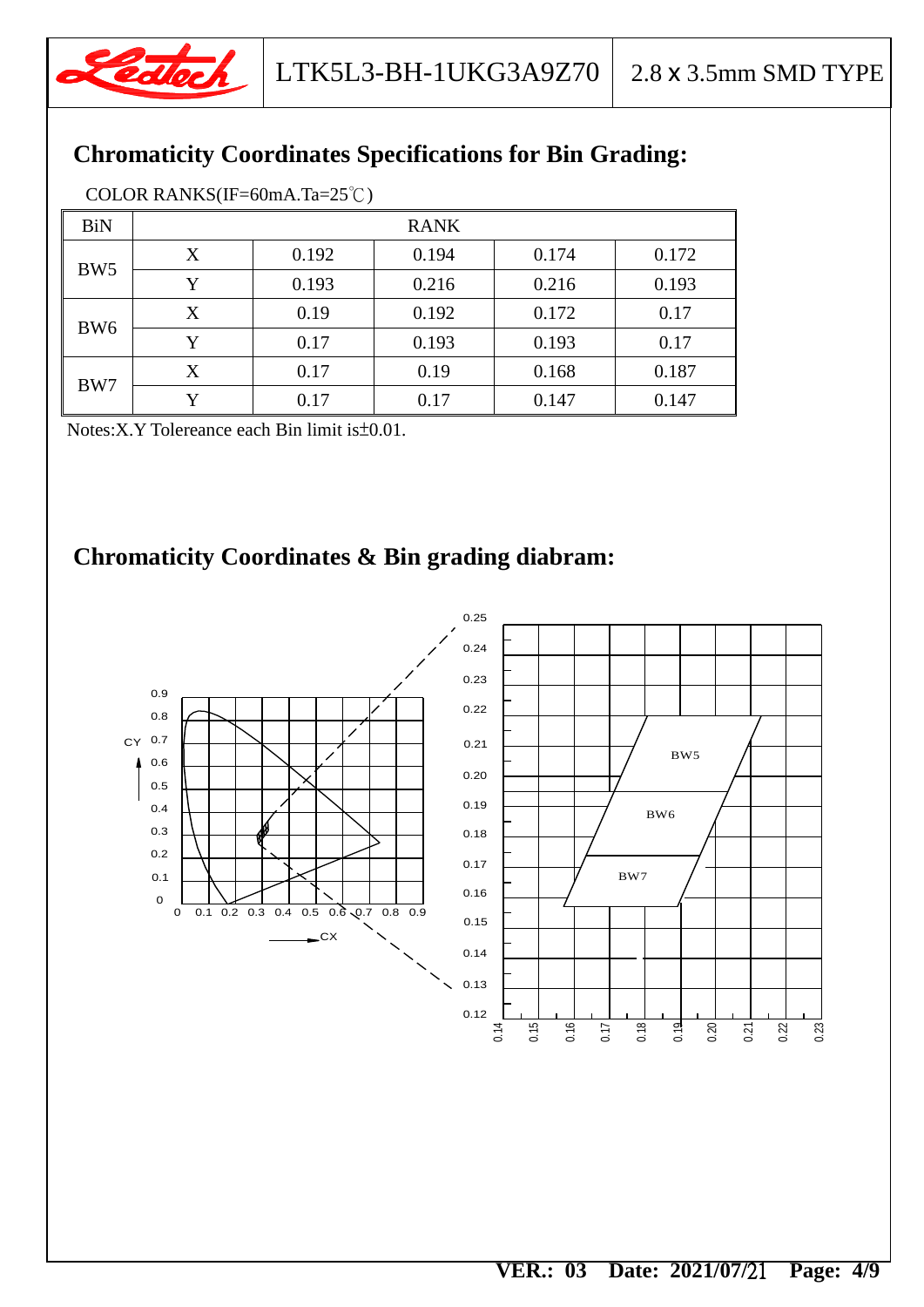![](_page_5_Picture_0.jpeg)

#### PRECAUTION IN USE

#### Storage

**Recommended storage environment**

**Temperature: 5**  ${}^{0}C \sim 30 {}^{0}C (41 {}^{0}F \sim 86 {}^{0}F)$ 

**Humidity: 60% RH Max.**

**Moisture measures: Please refer to Moisture-sensitive label on reels package bags.**

**If unused LEDs remain, they should be stored in moisture proof packages, such as sealed container with packages of moisture absorbent material (silica gel). It is also recommended to return the LEDs to the original moisture proof bag and to reseal the moisture proof bag again. Fold the opened bag firmly and keep in dry environment.**

#### **Soldering**

| <b>Soldering</b><br><b>Reflow</b> |                       |                           | <b>Soldering</b><br>Hand |                 |
|-----------------------------------|-----------------------|---------------------------|--------------------------|-----------------|
|                                   | <b>Lead Solder</b>    | <b>Lead – free Solder</b> |                          |                 |
| <b>Pre-heat</b>                   | $120 - 150^{\circ}$ C | 180~200°C                 | <b>Temperature</b>       | 350°C Max.      |
| <b>Pre-heat time</b>              | 120sec. Max.          | 120sec. ax.               | <b>Soldering time</b>    | 3sec. Max.      |
| Peak temperature                  | 240°C Max.            | 260℃ Max.                 |                          | (one time only) |
| <b>Soldering time</b>             | 10sec. Max.           | 10sec. Max.               |                          |                 |
| <b>Condition</b>                  | refer to              | refer to                  |                          |                 |
|                                   | Temperature-          | Temperature-              |                          |                 |
|                                   | profile 1             | profile 2                 |                          |                 |

 **\*After reflow soldering rapid cooling should be avoided.**

 **[Temperature-profile (Surface of circuit board)] Use the conditions shown to the under figure.**

#### <**1 : Lead Solder**><**2 : Lead-free Solder**>

![](_page_5_Figure_14.jpeg)

![](_page_5_Figure_15.jpeg)

## **[ Recommended soldering pad design ]**

**Use the following conditions shown in the figure.**

![](_page_5_Figure_18.jpeg)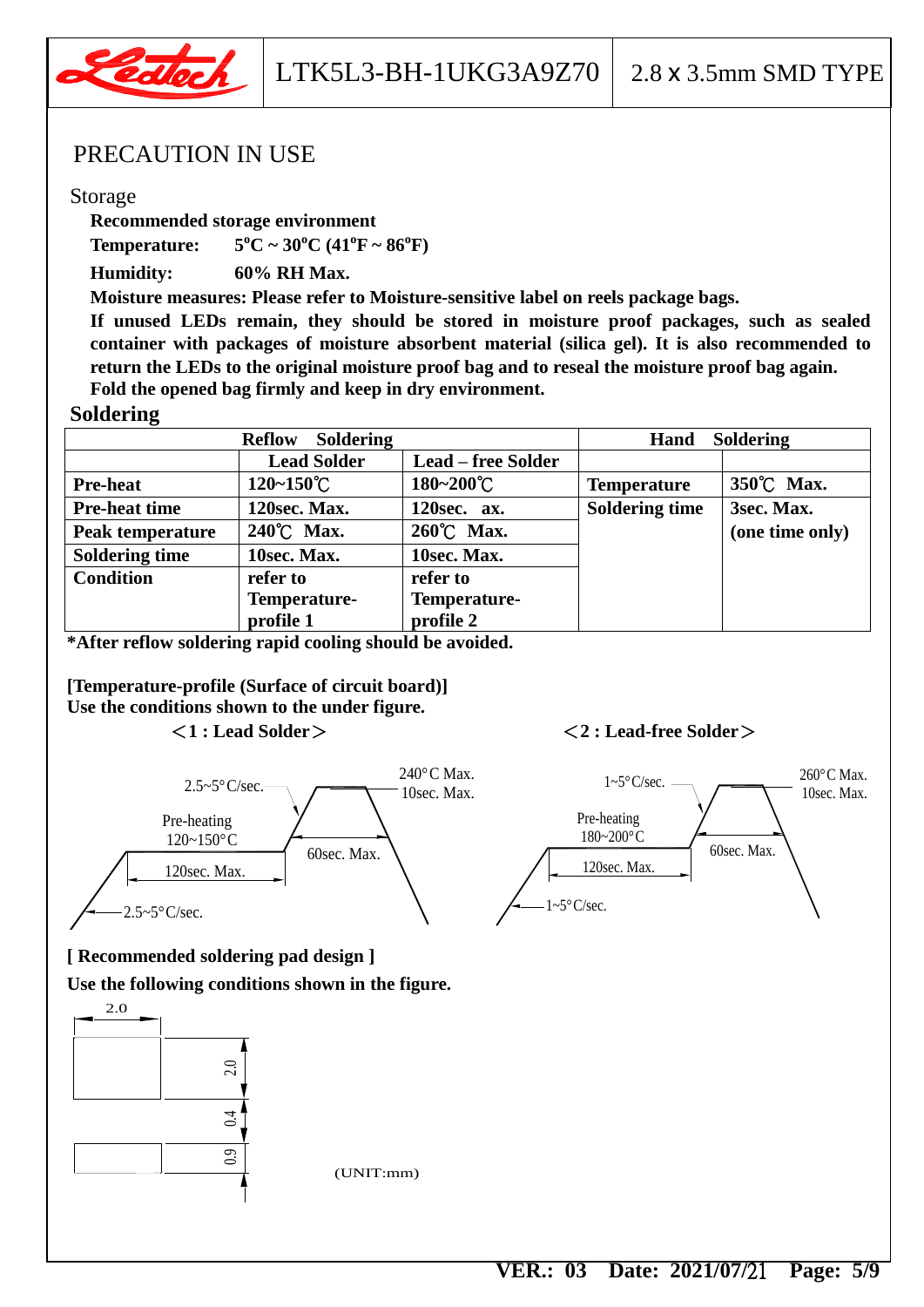![](_page_6_Picture_0.jpeg)

## **Sulfur-sensitive**

- **There is silver-plated metal part on the inner/outer side of the outer package. If exposed to the condition with corrosive gas, the silver plating surface may go bad, which will affect soldering strength and optical properties. Therefore, after opening it must be kept in a sealed container, etc.**
- **Materials contain sulfur component (gasket, adhesive, etc.) may have bad effects on the surface of the coating, so please do not use such materials in the product.**
- **In cardboard boxes and rubber, even in the atmosphere may contain minute amount of corrosive gases; In addition, the resin material may also contain halogen which has a bad effect on the surface of the coating.**
- **Even if the soldering installation and product assembly finished, by the effect of corrosive gas generated by relative materials of LED and external injected, the coating surface may go bad, so it is necessary to design the product taking into account the above factors.**
- **If requires, it is best to use a silicone washer, but be aware that low molecular silicone may cause the product poor contact.**
- **Keep the product in location where has less temperature change, because moisture condensation would be generated under a condition of strong temperature change.**

## **DISCLAIMER**

- **1. Our department reserves the right(s) on the adjustment of product material mix for the specification.**
- **2.The product meets our department published specification for a period of twelve (12) months from date of shipment.**
- **3.The graphs shown in this datasheet are representing typical data only and do not show guaranteed values.**
- **4.When using this product, please observe the absolute maximum ratings and the instructions for using outlined in these specification sheets. Our department assumes no responsibility for any damage resulting from the use of the product which does not comply with the absolute maximum ratings and the instructions included in these specification sheets.**
- **5.These specification sheets include materials protected under copyright of our department. Reproduction in any form is prohibited without obtaining our department's prior consent.**
- **6.This product is not intended to be used for military, aircraft, automotive, medical, life sustaining or life saving applications or any other application which can result in human injury or death.**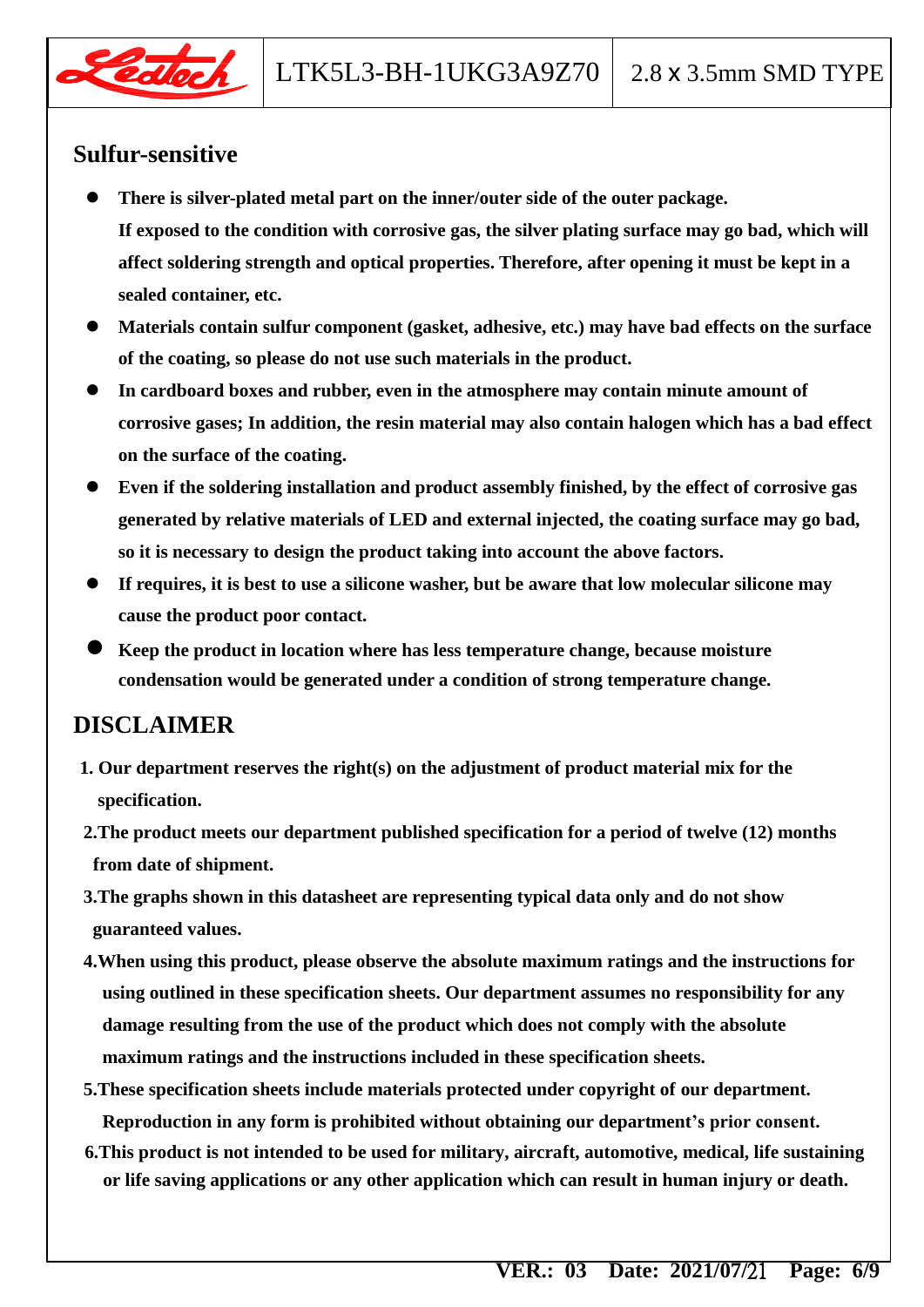![](_page_7_Picture_0.jpeg)

## **Handling of Silicone Resin LEDs**

#### **Handling Indications**

**During processing, mechanical stress on the surface should be minimized as much as possible. Sharp objects of all types should not be used to pierce the sealing compound**

![](_page_7_Picture_6.jpeg)

#### **Figure 1**

**In general, LEDs should only be handled from the side. By the way, this also applies to LEDs without a silicone sealant, since the surface can also become scratched.**

![](_page_7_Picture_9.jpeg)

#### **Figure 2**

**When populating boards in SMT production, there are basically no restrictions regarding the form of the pick and place nozzle, except that mechanical pressure on the surface of the resin must be prevented.**

**This is assured by choosing a pick and place nozzle which is larger than the LED's reflector area.**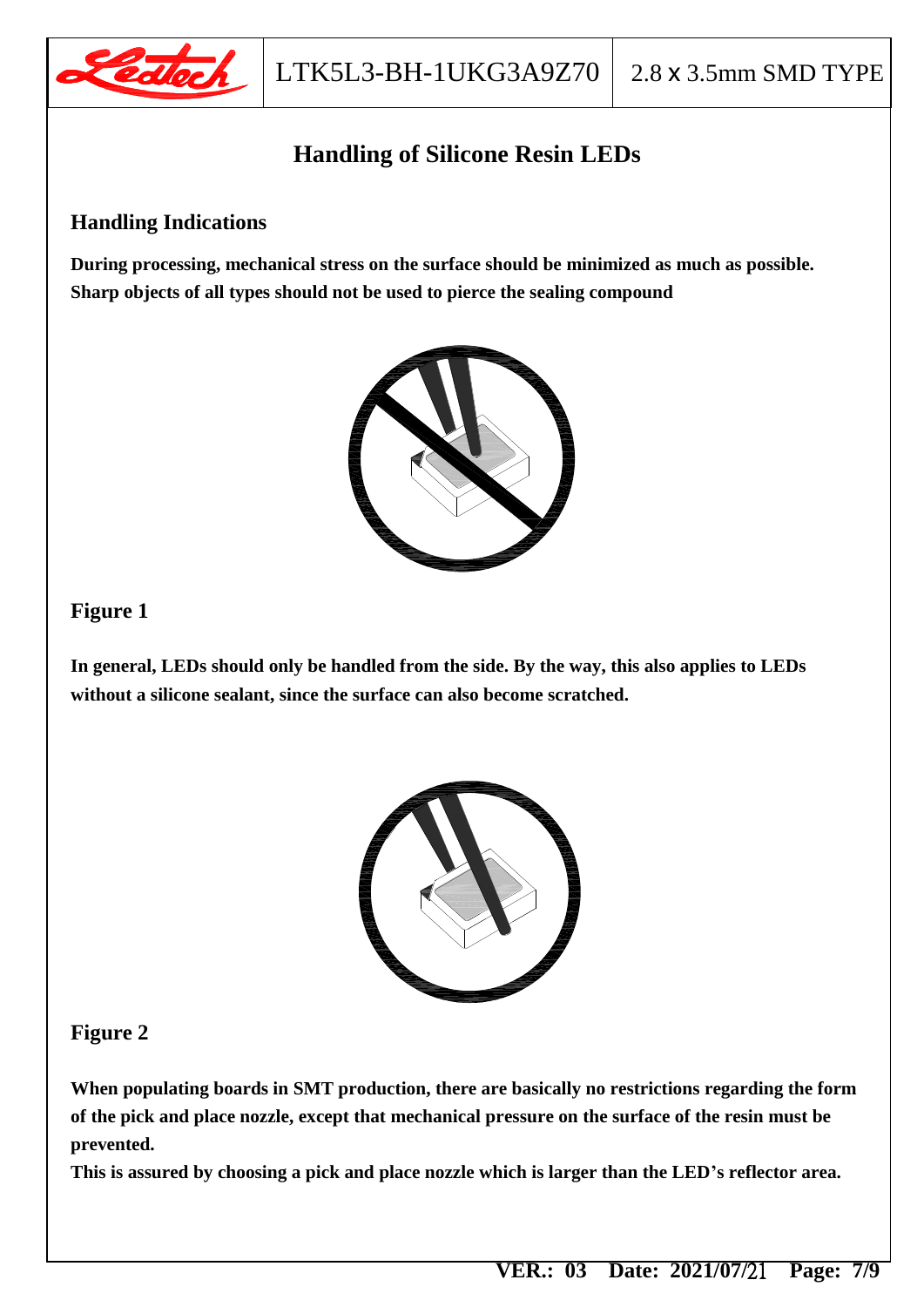![](_page_8_Picture_0.jpeg)

## **Dimensions for Tape**

![](_page_8_Figure_4.jpeg)

- 1.All dimensions are in mm, tolerance is±2.0mm unless otherwise noted.
- 2.Specifications are subject to change without notice.